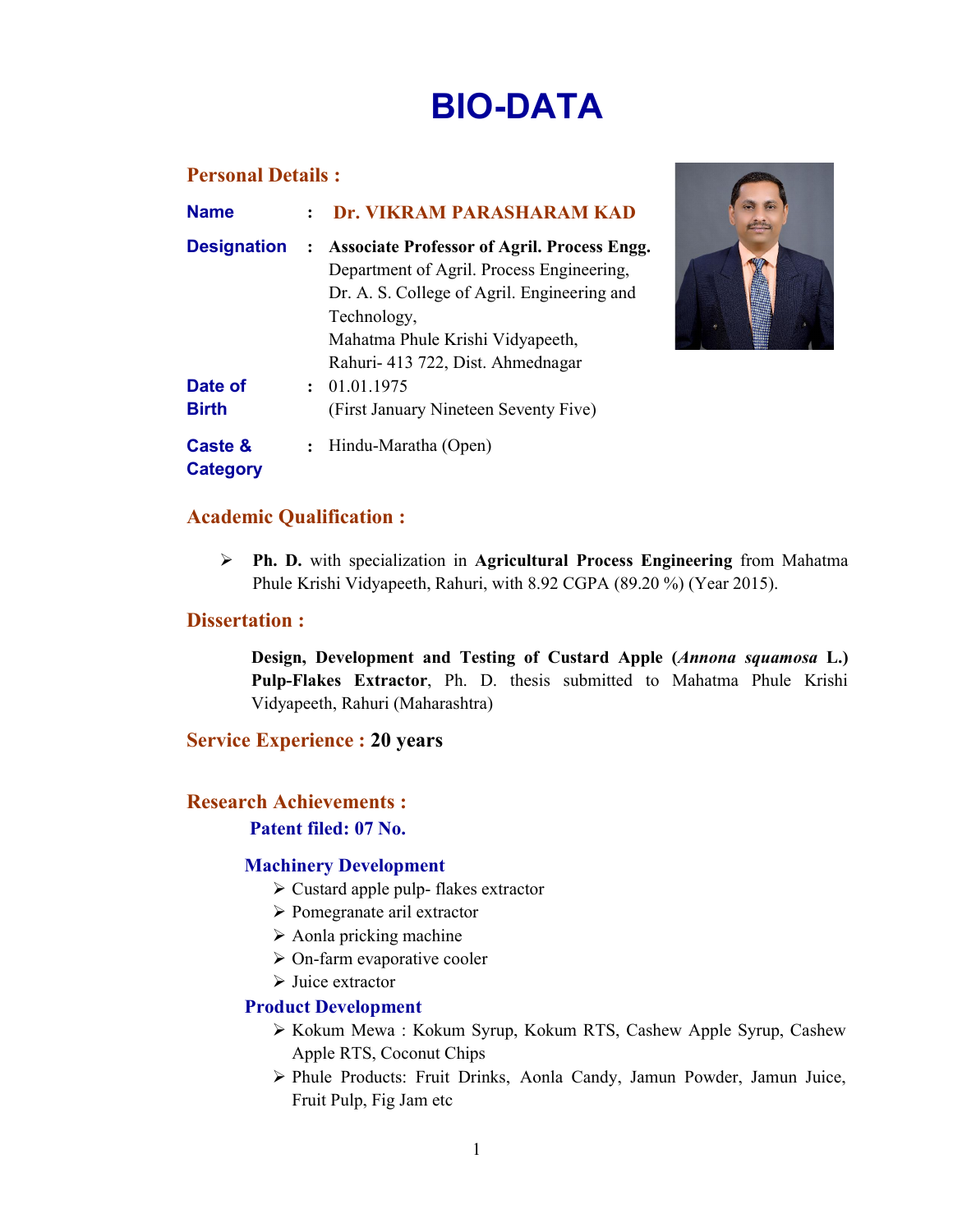#### Co-Principal Investigator (Externally funded projects) :

#### A. Coconut Development Board Projects

 $\triangleright$  Setting up of a Demonstration and Training Center on the Coconut Processing in Konkan Region of Maharashtra.

#### B. Cashew Board Projects

Hands on Training of Post Harvest Technology for Cashew Entrepreneurs

#### C. Asian Development Bank Projects

▶ Post Harvest Management of Custard Apple.

#### Internationally Collaborative Project

- Climate Change Knowledge Network for Indian Agriculture (CCKN-IA) Indo- German Collaborative Project jointly implemented by Ministry of Agriculture and Farmers Welfare, GOI and GIZ, New Delhi as Content Validator and Member for Block level contingency plan development.(2014-2017)
- ProSOIL Indo-German Collaborative Project jointly implemented by Ministry of Agriculture and Farmers Welfare, GOI and GIZ, New Delhi as Content Validator (2017 onwards)

## Industrial Collaborative Research Project :

- Research Project with M/s. Shirke Construction Equipment Pvt. Ltd., Pune and Dr. Balasaheb Sawant Konkan Krishi Vidyapeeth, Dapoli.
	- Title : Study on storability of wheat and rice in GIC Silo's, Bag and CAP storage system

Outcome : Commercially used for storage of food grains

Studies on effective supply chain of coriander (*Coriandrum sativum* L.) in collaboration with M/s. Sahyadri Farmers Producer Company Ltd., Nashik

Outcome : Commercially used for supply in domestic and export market

Studies on effective supply chain of Okra in collaboration with M/s. Sahyadri Farmers Producer Company Ltd., Nashik

Outcome : Commercially used for supply in domestic and export market

# Publications :

 $\triangleright$  Scientific/Research (Full articles): 59

#### [NAAS Rating>5: 22, 5<NAAS Rating>4: 12, NAAS<4: 20]

- $\triangleright$  Technical Publication (Full articles): 08
- $\triangleright$  Technical (In abstract form): 115
- $\triangleright$  Extension (Popular articles) : 271
- $\triangleright$  Member of Editorial Board : 08
- $\geq$  Books:10
- Book Chapters: 21
- $\triangleright$  News letter : 03
- $\triangleright$  Brochure: 03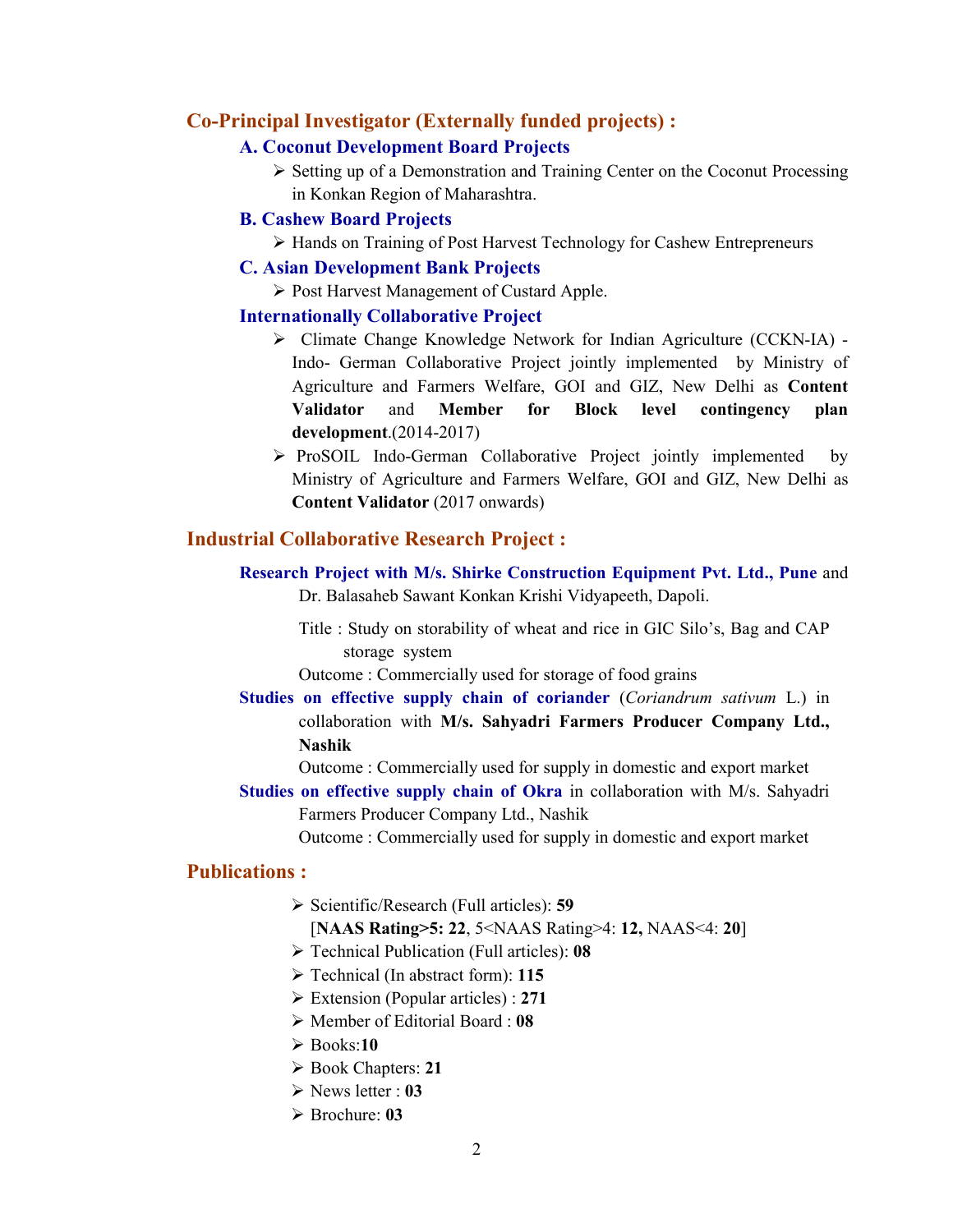# Teaching :

 $\triangleright$  Taught various subjects of Agricultural Process Engineering to under graduate, postgraduate and Ph. D. Students and performed other related tasks such as exam paper setting/ examining/ evaluation of students at MPKV., Rahuri.

#### Courses taught:

| UG (B. Tech.) : APE-232, APE-243, APE-244, APE-355, APE-356, APE-368, CAF |
|---------------------------------------------------------------------------|
| $APE-476$ and $GAE-473$                                                   |

PG (M. Tech.) : PFE-501, PFE-502, PFE-507 and PFE-592

**PG (FST)** : FST-503

**PG (Hort)** : Hort-524, PHT-518, PEE-508 and PHT-507

**Ph. D. (APE)** : PFE-601 and PFE-620

Ph. D. (FST) : FST-603

- > Recognition to the university teachers for Ph. D. as Research Guide of Agricultural Process Engineering
- $\triangleright$  Recognition to the university teachers for M. Tech. as Research Guide of Agricultural Process Engineering
- $\triangleright$  Recognition to the university teachers for Ph. D. as Research Guide of Food Science and Technology
- $\triangleright$  Recognition to the university teachers for **M. Tech. as Research Guide of Food** Science and Technology
- $\triangleright$  Recognition to the university teachers for M. Sc. as Research Guide of Post Harvest Technology
- ▶ Recognition by Dr. Mangala Rai, Hon. Director General, I. C. A. R., Govt. of India to a remarkable performance in JRF, ICAR Examination.
- $\triangleright$  Recognition by Hon. Governor, Govt. of Maharashtra to a remarkable performance in JRF, ICAR Examination.

# Extension :

- A. Organized training programmes for KVK officials/Agriculture officers, self help groups and Farmer's as Co-ordinator
	- 1. Agro Processing Machineries Maintenance and use -18-24 December, 2006
	- 2. Agro Processing Machineries Maintenance and use 8-14 January, 2007
	- 3. Coconut Processing Every month one 18 trainings
	- 4. Cultivation and P.H. T. of fruits crop- Two trainings in the month of May and June, 2008
	- 5. Post Harvest Technology of fruits and vegetables Nine Trainings- Month-March 2014
	- 6. Demonstration of low cost ripening chamber March 2014
	- 7. Citrus processing December-2015
	- 8. Post Harvest Technology of Fruits and Vegetables 16 September, 2017

## B. Vocational Training

Organized one vocational training course on Processing and Value Addition of Fruits and Vegetables during the period June 1, 2009 to June 30, 2009

#### C. Model Training Course

Advances in post harvest management of dryland fruit crops during the period  $4<sup>th</sup>$  –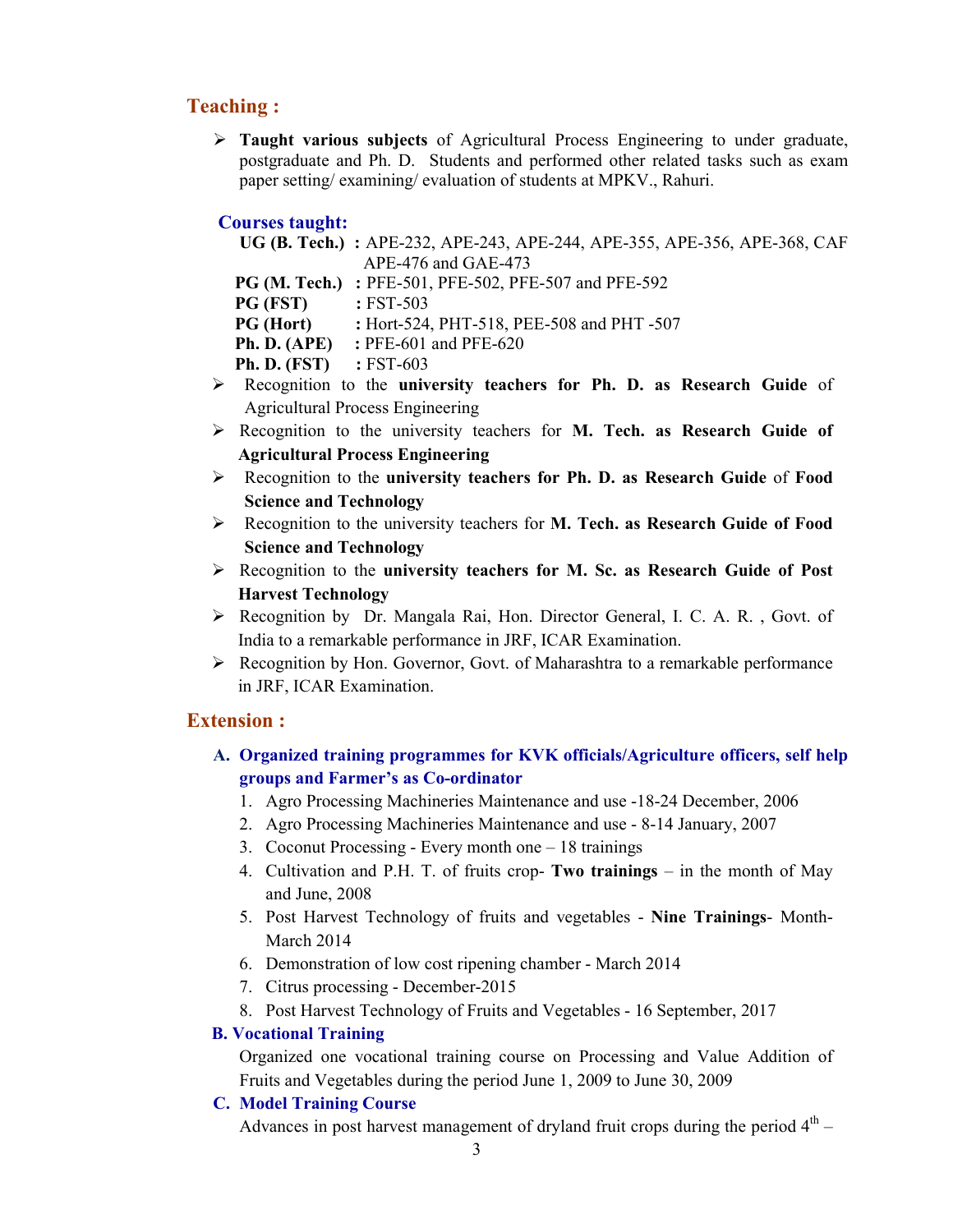$21<sup>st</sup>$  October, 2016.

- D. TV talks: 16 Nos.
- E. Radio talks: 21 Nos.
- F. Organized/actively participated for organized various training programmes Organized as co-ordinator : 11 Nos. Actively participated : 20 Nos.
- G. Delivered lectures in 21 days Summer/winter school of Centre of advanced faculty training in Horticulture (Fruits) : 15 Nos.
- H. Delivered lectures in different training programmes organized by University, different organization etc. : more than 120 Nos.
- I. Acted as a lead speaker in the Co-operative organizations of different fruits *viz*., Guava Growers Association, Pomegranate Growers Association, Fig Growers Association and Custard Apple Growers Association
- J. Online training courses for students, faculty, scientists, entrepreneurs and farmers/FPO to the India and abroad
	- 1. One week online training course on "Smart Handling and Processing Systems of Horticultural Produce" during 09-14 May, 2020.
	- 2. Two week online training course on "Advances in Smart Food Processing Technologies" from 04-15 June, 2020.

## Developments :

# Involved in the purchase and procurement of laboratory instruments/equipments and establishment and development of following laboratories

- $\triangleright$  Post Harvest Technology Centre (Established RTS line including mixing tanks, filter, centrifugal pump, homogenizer, pasteurizer, boiler, compressor, etc. and other required machinery for processing of fruits and vegetables, Total Approximate Cost: Rs. 40.00 Lakhs)
- $\triangleright$  New Post Harvest Technology Centre (RTS line capacity 300lit/hr, Canning linecapacity 500 Kg/hr, Water treatment plant, boiler, Compressor, etc., Total Approximate Cost: Rs. 78.00 Lakhs)
- $\triangleright$  Quality Control Laboratory and Instrumentation Cell (NIR spectra, Colour scan, Textural analyzer, Viscometer, Seed analyser etc., Total Approximate Cost: Rs. more than 1 crores)

#### Commercialization of Various Processed Products

a. Development of "Kokum Mewa" Health Food Products of Dr. Balasaheb Sawant Konkan Krishi Vidyapeeth, Dapoli inaugurated at Joint Agresco-2007, MPKV., Rahuri.

Products : Kokum Syrup, Kokum RTS, Cashew Apple Syrup, Cashew Apple RTS, Coconut Chips.

- b. Development and commercialization of **Phule Fruit Products** through large scale production
	- Products : RTS, Aonla Candy, Aonla supari, Mango pulp, Aonla pulp, Tamarind pulp, Jamun juice, Jamun powder etc.
		- $\triangleright$  Standardization of packaging of products for better keeping quality and higher commercial value.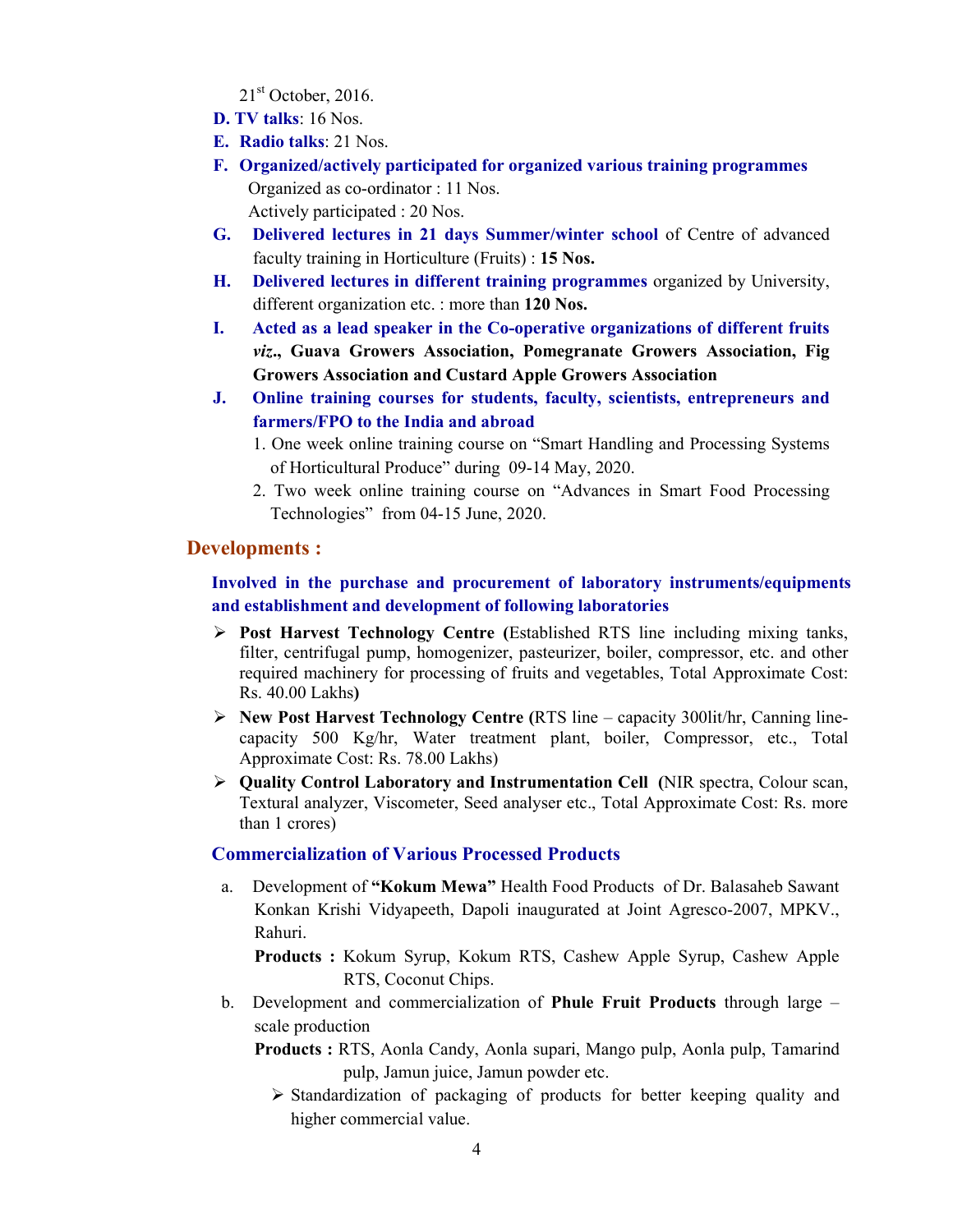Commercialization of products through large-scale production and entrepreneurship development.

## Setting up of Demonstration and Training Facilities

1. Coconut Processing in Konkan Region of Maharashtra.

- 2. Post Harvest Technology for Cashew Entrepreneurs.
- To built up the entrepreneurship among the students through various demonstrations

# Revolving Fund :

- $\triangleright$  Production and marketing of RTS, Aonla candy, fruit pulps, jamun juice, jamun powder etc. since 2008-09.
- $\triangleright$  Generated revenue receipts for last five years : about **Rs. 27 lakhs.**

# Member of National/ State / /University Level Committees :

- $\triangleright$  Invitee Member of Faculty of Agricultural Engineering
- $\triangleright$  Invitee Member of Board of Studies in APE
- $\triangleright$  Invitee Member of Board of Studies in FST
- $\triangleright$  Member of admission committee (UG, PG and Ph.D.) at University level
- $\triangleright$  Acted as Chairman, Member and Member Secretary of different committees constituted for organisation of different events in college level and university level.
- $\triangleright$  Member of purchase committee constituted for the purchase of laboratory instruments and equipments at University level.
- $\triangleright$  Expert member in purchase committee at Saibaba Sansthan, Shirdi, Dist. Ahmednagar
- $\triangleright$  Comprehensive District Action Plan : Prepared and presented the "Comprehensive" District Action Plan of Post Harvest Technology for Jalgaon District"
- Worked as expert member in planning of KVK action workshop of MPKV, Rahuri
- $\triangleright$  Worked as expertise personnel and member for the various training activities related to post harvest technology under the scheme National Horticulture Mission, Directorate of Horticulture, Pune

## Awards :

- > "Engineering Achievement Award", by the Institution of Engineers (India), Ahmednagar Local Centre on  $48<sup>th</sup>$  Engineers Day in recognition of Excellence performance and remarkable work in Engineering field – 2016
- > "Agro-care Best Teacher Award" by Balidharma Charitable Society and Agrocare Krishimancha, Nashik – 2014
- $\triangleright$  "Fellow Award", Society of Krishi Vigyan, Ludhiana 2017
- > "Best Poster Presentation Award", Standardization of RTS premix from spray dried pomegranate juice powder- International Conference on Agricultural Economics organised by MPKV, Rahuri – 2016-17
- $\triangleright$  "State level engineering project exhibition cum competition (Dipex, 1996)", winner of first prize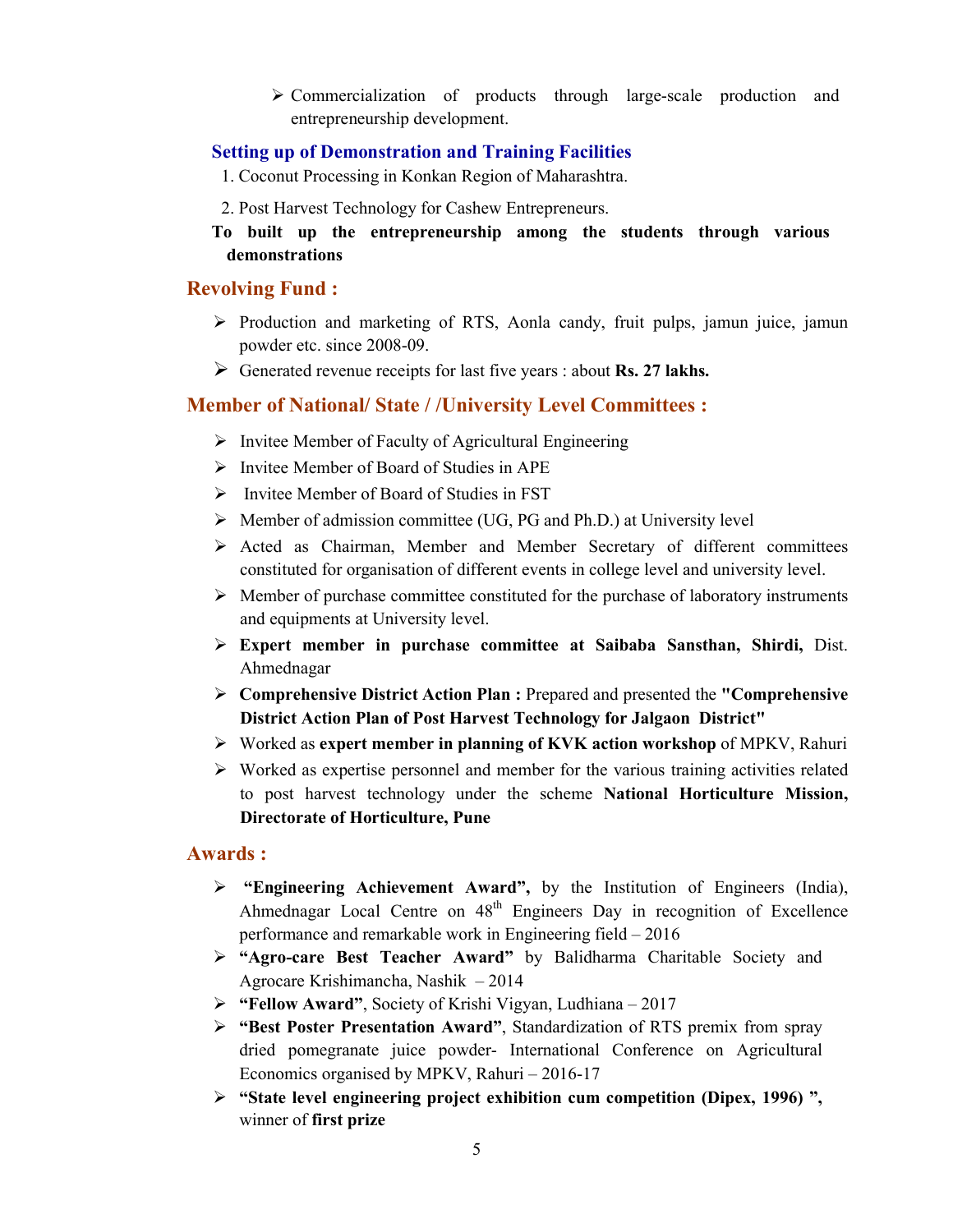Subject: Fabrication and Testing of Pomegranate Seed Extractor

#### "National Level Exams Qualified:

> JRF-1997 Examination.

#### Membership of professional Societies :

- 1. Indian Society of Agricultural Engineers (LM-9930)
- 2. The Institution of Engineers (India) (AM094464-8)
- 3. The Society of Krishi Vigyan (LM- 2702017)
- 4. Indian Society of Vegetable Science (LM- 215)
- 5. Journal of Agriculture Research Technology (LM-1450)
- 6. Association of Alumni Agricultural Engineers (LM- 411)
- 7. Association of Food Scientists & Technologists (INDIA), CSIR CFTRI, Mysuru (AFST/LM/3-2019/ZON/2991).

#### Specialized trainings attended:

- $\triangleright$  Winter school on, "Recent advances in development of automatic systems/machines for secondary agriculture", by CIPHET, Ludhiana, Punjab during 18 Nov.- 08 Dec., 2015
- $\triangleright$  Winter school on, "Quality control, National and International framework for food standards and safety management in food chain" held at Mahatma Phule Krishi Vidyapeeth, Rahuri during 5-25 September, 2009
- Winter school on, "Value addition of grapes with special reference to wine making" held at Mahatma Phule Krishi Vidyapeeth, Rahuri during 5-25 February, 2010
- > National Level Training Course on, "Post harvest handing and value addition of tropical and subtropical fruits" held at Dr. BSKKV, Dapoli during 15-24 March, 2005
- National Level Training Course on, "Mechanization of production and post production operations in plantation crops" held at Central Plantation Crops Research Institute (ICAR), Kasaragod, Kerala during 17-26 November, 2005
- Short Term Training course on, "Training on coconut processing products held at Coconut Development Board, Kochi, Kerala during 5-9 March, 2006
- National Level Training Course on, "Seed processing and storage" held at National Seeds Corporation Ltd., Govt. of India, New Delhi during 15-19 January, 2007
- $\triangleright$  Training on, "MATLAB Applications for soft computing and simulation in agriculture", by Dept. of FSRE, Dr. ASCAET, MPKV, Rahuri during 3-11 February, 2014
- $\triangleright$  Summer Placements Training Course on, " Storage of grains", held at Indian grain Storage Institute, Field Station Rajendranagar, Hyderabad (A.P) during 1-30 June, 1996

#### Other activities :

- Represented Mahatma Phule Agricultural University in, "Inter-University Volley-Ball Tournament", held at Mumbai University, Mumbai in 1996-97 and Jiwaji University, Gwalior in1997-98.
- Represented Mahatma Phule Agricultural University in, "First Maharashtra State